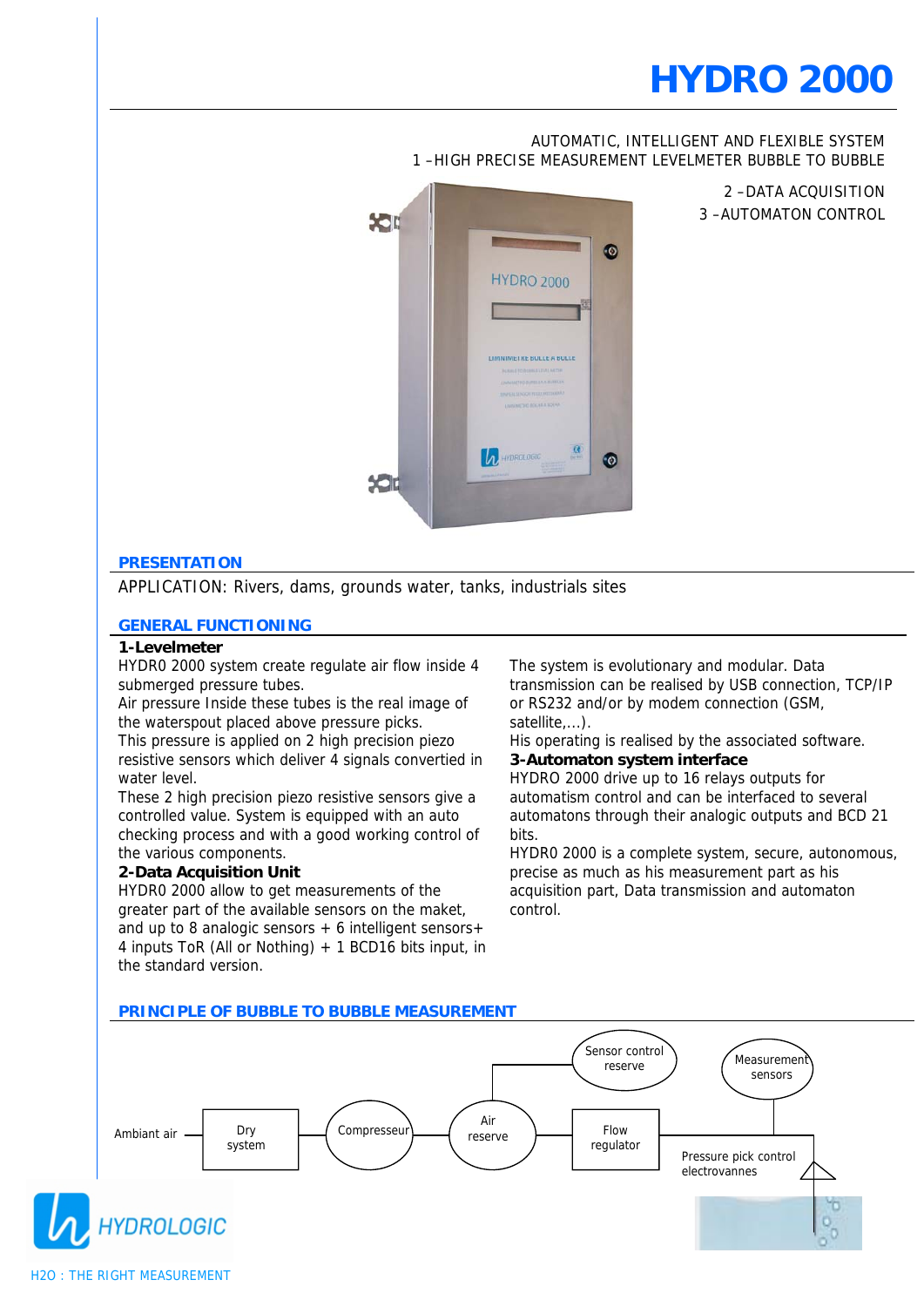# **PARTICULARITY OF HYDRO 2000**

### **Modularity of the system which allow to adapt the material to the needs**

- : High range of measurement
- : Rack system
- : Internal moduls are independant
- : Several communication interfaces
- : Several external sensor interfaces
- : Increase of the measurement points on different sites of a river/lake

### **High precision**

- : High precision sensors  $\pm$  0.05% on the full scale between 40° and + 60°C
- : Rectification of the whole influence parameters
	- -Air temperature
	- -Water temperature
	- -Instantaneous density
	- -Local gravity altitude and latitude
	- -Pneumatic head losses
	- -Atmospheric pressure at the water surface and on the sensors
- : Waves or currents instability location

### **Reduction of maintenance cost**

- : Checking the failing material
- : Auto diagnostic system by internal redundancy material
	- -Double sensor
	- -4 pressure picks
- : Additional bottle of nitrogen
- : Auto cleaning system
- : Internal pneumatic rate leakage checking

### **Measurement checking**

- : Global error measurement
- : Sensors failing measurement cheking and correcting
- : Measurement checking rate confidence
- : Measurement validation



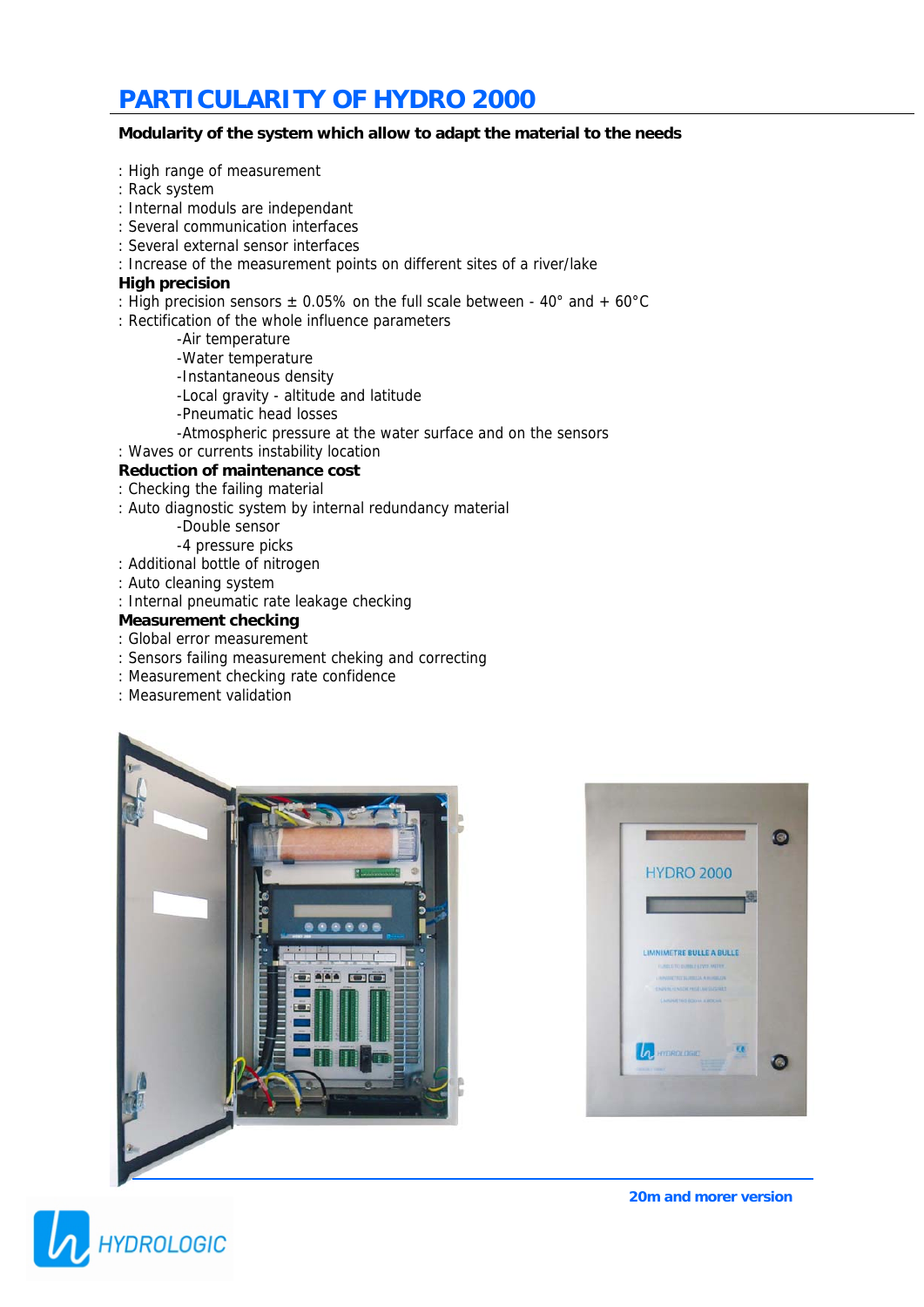# **PRINCIPAL DATA TECHNICAL DATA**

| PRINGIPAL DATA                                                                        |                                                                                                |
|---------------------------------------------------------------------------------------|------------------------------------------------------------------------------------------------|
| : Measurement ranges                                                                  |                                                                                                |
| Compressor 1.7 Bars                                                                   | 0 to 1 meter; 0 to 5 meters; 0 to 10 meters                                                    |
| Compressor 12/15 Bars                                                                 | 0 to 20 meters; 0 to 30 meters; 0 to 50 meters; 0 to 60 meters; 0 to 100 meters                |
| : Level measurement precision                                                         |                                                                                                |
| Standard version:                                                                     | $\pm$ 0.2 % FS sensor between - 40°a + 60°C                                                    |
| High precision version:                                                               | $\pm$ 0.05 % FS sensor between – 40° à + 60° C                                                 |
| : Resolution                                                                          | 1 millimeter                                                                                   |
| : Draining                                                                            |                                                                                                |
| Manual (for each pressure pick)                                                       | On site or remote control                                                                      |
| Automatic (for all pressure picks)                                                    | Programmable: 0 to 255 hours (in step of 1h)                                                   |
| Average draining time per pressure pick                                               | 1 minute                                                                                       |
| : Pneumatic system leakage location                                                   |                                                                                                |
| : Pressure tube maximal lenght between the device and the pressure pick<br>500 meters |                                                                                                |
| : Level variation follow-up capacity<br>: Number of pressure picks                    | 2 meters / min<br>$1$ to $4$                                                                   |
| : Integrated air dry system                                                           | Capacity: 400 cm3 dry system for an autonomous about 4 months.                                 |
| : Sizes                                                                               | Diameter 65 mm, Height 295 mm, weight 1kg                                                      |
| <b>MAIN SUPPLY</b>                                                                    |                                                                                                |
| Nominal voltage                                                                       | 12 VDC                                                                                         |
| Variation                                                                             | 9 to 18 VDC                                                                                    |
|                                                                                       |                                                                                                |
| <b>RECORDING</b>                                                                      |                                                                                                |
| Flash memory<br>-Size of storage:<br>-Recording period                                | 12 Mo (from 6 month to 2 years depenting of the using)<br>1 min to 1 day                       |
|                                                                                       |                                                                                                |
| <b>PRESENTATION</b>                                                                   |                                                                                                |
| Case 20m and more<br>Case size (mm) 20m and more                                      | Stainless steel<br>600x 400 x 300 (contact us for other sizes and forms)                       |
| Weight                                                                                | 30kg                                                                                           |
| Protection                                                                            | <b>IP55</b>                                                                                    |
| Fixing                                                                                | Wall installation/on post in option                                                            |
| Connecting                                                                            | Measurement and main supply : by screw                                                         |
|                                                                                       | Pneumatic: plug 1/8 for tube of 4/6 mm                                                         |
| LCD Display* (integrated or deported)                                                 | Fluorescent: 4 lines with 40 characters                                                        |
| Keyboard                                                                              | 6 keys                                                                                         |
| Using temperature                                                                     | 2 versions : - 20 $^{\circ}$ C to 55 $^{\circ}$ C and $-$ 40 $^{\circ}$ C to + 60 $^{\circ}$ C |
| (*) it's possible to work without LCD display                                         |                                                                                                |
|                                                                                       |                                                                                                |
| <b>STANDARDS</b><br><b>Actual standards</b>                                           | CE standards                                                                                   |
|                                                                                       |                                                                                                |
| <b>INTERFACE</b>                                                                      |                                                                                                |
| Serial communication                                                                  | RS 232, RS485, USB                                                                             |
| Sensors                                                                               | Analogic inputs and outputs (4-20mA, 0-20 mA, 0-5V, 0-10V,                                     |
|                                                                                       | PT100), logical inputs TOR and outputs TOR, numerical inputs and outputs,<br>counting inputs   |
| Inputs and outputs TOR                                                                | Intrusion location, to drive sampler, treshold, alarm,                                         |
| Intelligent sensors                                                                   | Up to 5 RS232 connections and up to 3 RS485                                                    |
| Modem                                                                                 | Local, RTC, RADIO, SATELLITEetc                                                                |
| Specific protocols                                                                    | SDI12, TCP/IP MODBUS (others contact us)                                                       |
| <b>SOFTWARE</b>                                                                       |                                                                                                |
|                                                                                       |                                                                                                |